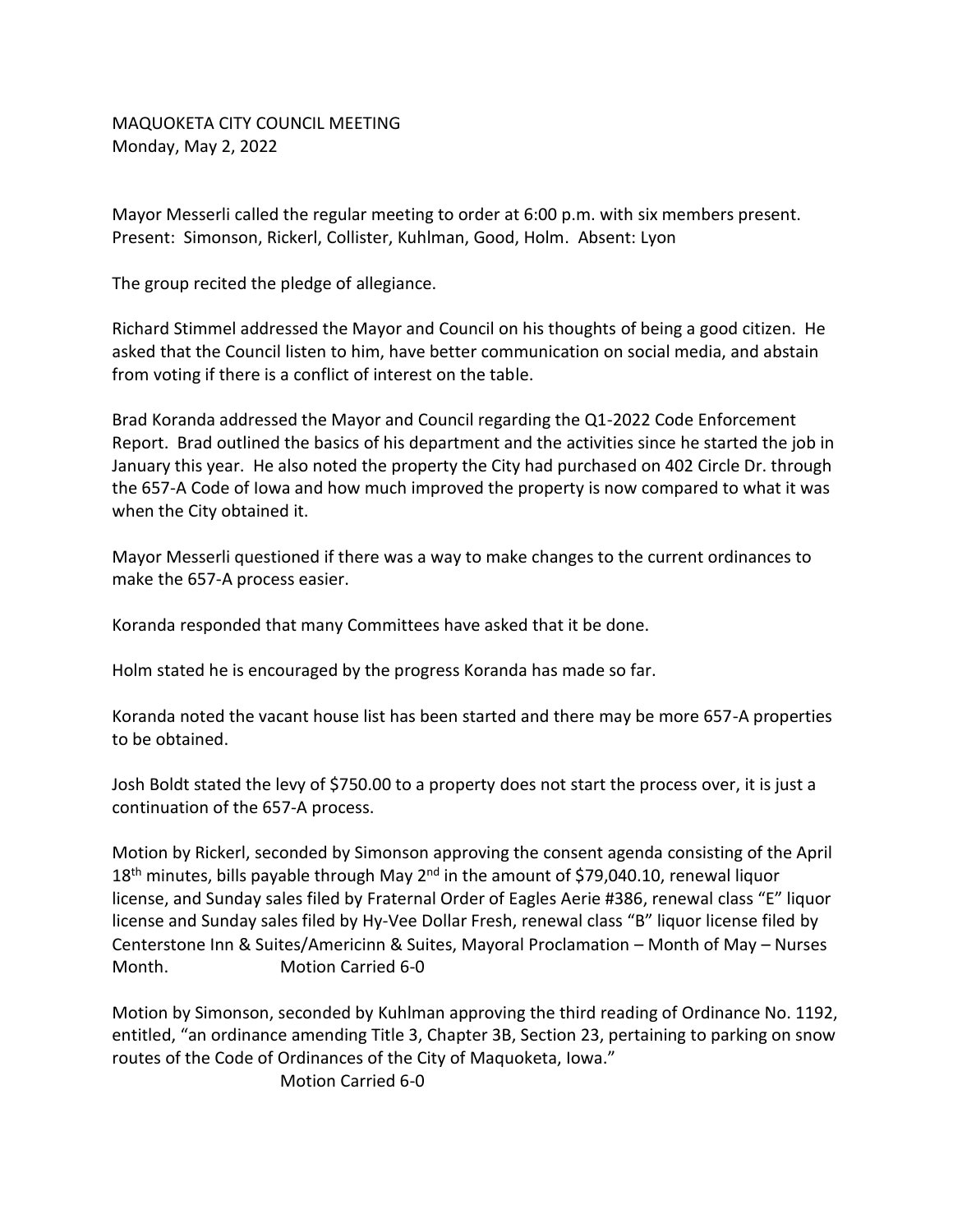Motion by Simonson, seconded by Rickerl approving the third reading of Ordinance No. 1193, entitled, "an ordinance amending Title 6, Chapter 4, Section 18, pertaining to water utility billing rates, of the Code of Ordinances of the City of Maquoketa, Iowa."

## Motion Carried 6-0

Motion by Collister, seconded by Holm approving the third reading of Ordinance No. 1194, entitled, "an ordinance amending Title 6, Chapter 22, Section 5, pertaining to storm water billing rates of the Code of Ordinances of the City of Maquoketa, Iowa." Motion Carried 6-0

Motion by Holm, seconded by Rickerl approving the third reading of Ordinance No. 1195, entitled, "an ordinance amending Title 6, Chapter 3, Section 4, pertaining to sewer utility billing rates, of the Code of Ordinances of the City of Maquoketa, Iowa." Motion Carried 6-0

Motion by Good seconded by Kuhlman approving the second reading of Ordinance No. 1196, entitled, "an ordinance amending Title 3, Chapter 3b, Section 16 pertaining to designated snow route of the code of ordinances of the City of Maquoketa, Iowa." Motion Carried 6-0

Motion by Collister, seconded by Simonson approving Resolution No. 2022-62, entitled, "Resolution setting May 16, 2022 as public hearing date regarding FY 21-22 Budget Amendment." Motion Carried 6-0

Motion by Collister, seconded by Kuhlman approving Resolution No. 2022-63, entitled, "Resolution accepting bid in the amount of \$20,000 submitted by Casel Construction for the Maquoketa Water Reservoir Outer Wall Repair."

## Motion Carried 6-0

Jeff Bodenhofer stated there has been vandalism to the wall and there is water sitting around the current reservoir wall.

Simonson inquired if there should be a fence around the wall.

Bodenhofer stated he will look at getting quotes for that fence.

Motion by Holm, seconded by Kuhlman approving Resolution No. 2022-64, entitled, "Resolution accepting bid in the amount of \$12,000 submitted by Casel Construction for the Maquoketa Skate Park ADA Ramp."

Motion Carried 6-0

Kuhlman stated the funds for this project has been in the budget for 3 years. The skate park will have a new chain link fence around it.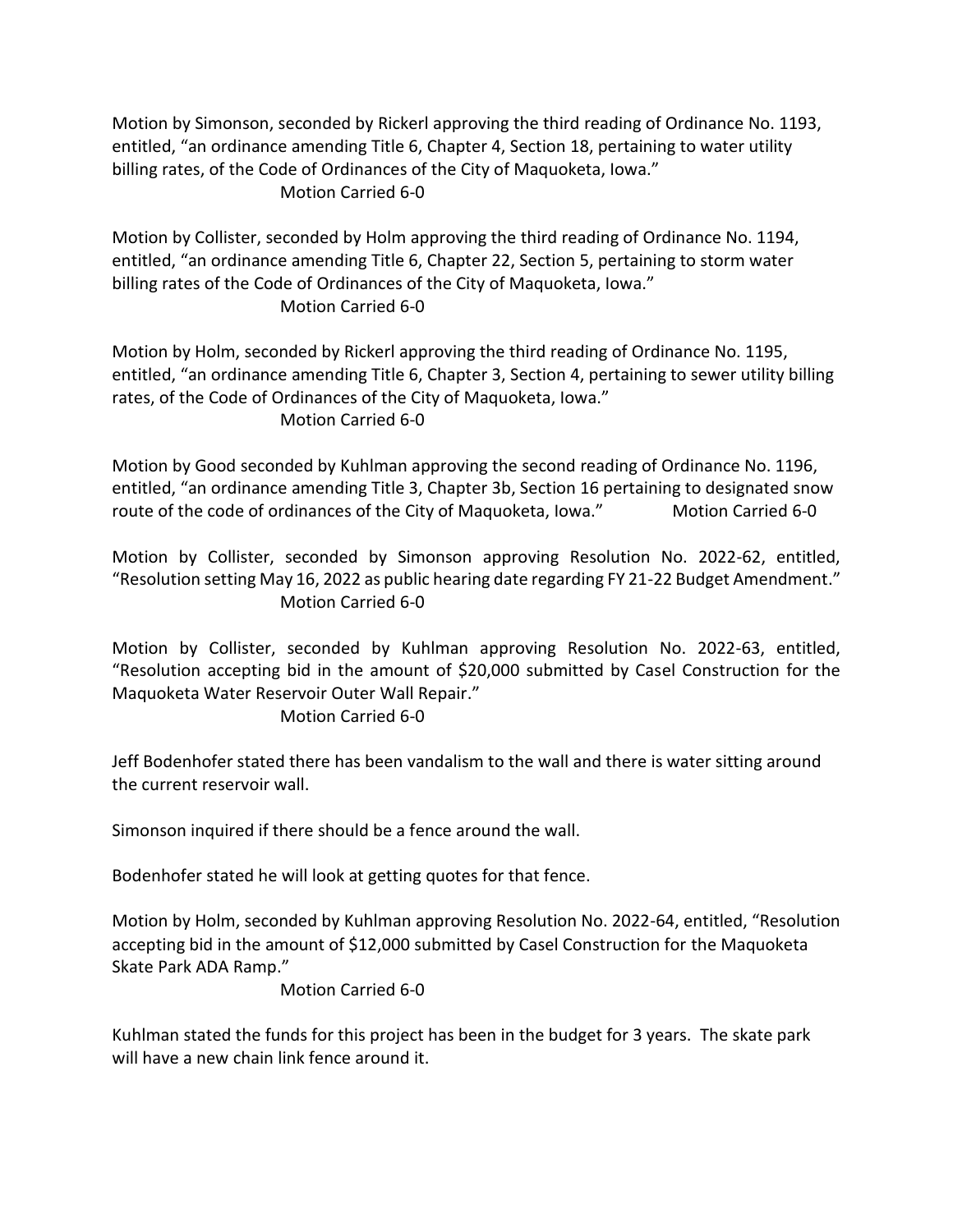Motion by Collister, seconded by Kuhlman approving Resolution No. 2022-65, entitled, "Resolution approving fees and charges for City equipment and services – water meters." Motion Carried 6-0

Motion by Collister, seconded by Kuhlman to approve quote in the amount of \$8,294.00 submitted by Iowa Wall Sawing for the Platt Street Project. Motion Carried 6-0

Ellenz reported that the sidewalks being replaced in the 100 and 200 blocks of East Platt are tied to the footings in the buildings. They need to saw-cut the sidewalks to preserve the building foundations and replace the sidewalks.

Collister questioned how many more surprises there would be for this side of the project and stated this has to stop.

Motion by Collister, seconded by Holm approving Resolution No. 2022-66, entitled, "Resolution approving ALLIANCE 1.9% cost increase for FY22-23. "Motion Carried 6-0

Motion by Simonson, seconded by Rickerl approving Resolution No. 2022-67, entitled, "Resolution authorizing the purchase of SEWER CAMS from Macqueen Equipment in the amount of \$91,590." Motion Carried 6-0

Bodenhofer stated this is a replacement for the old camera that has no parts or support due to the age of it. The new camera will be able to be lowered into a manhole to look at the sides of it and into the lines. There is funding in the CIP for this.

Simonson inquired as to why Jeff chose to go with the McQueen brand of camera.

Bodenhofer stated he seen the demos on it, and this was the best option and the easiest to use. They also had a bid from Aries, but their bid was incomplete and disqualified as some of the items were left out of the bid.

There were no Council Member reports. City Manager Josh Boldt stated the University of Iowa Planning Session Group will be at city hall and requested that Council Members attend if possible. He added there will be a letting of the CDBG projects done at a special meeting on May 26<sup>th</sup> if Council would be available to attend this short meeting. Boldt stated this could not wait until the June meeting because the cost of the project would increase by \$35,000 to \$40,000 after June 1<sup>st</sup>. Boldt stated there will be a Spring Clean-Up Day on May 15<sup>th</sup> starting at Horseshoe Pond. Boldt also welcomed Ben Davison who will replace Dave Heiar at the Jackson County Economic Alliance.